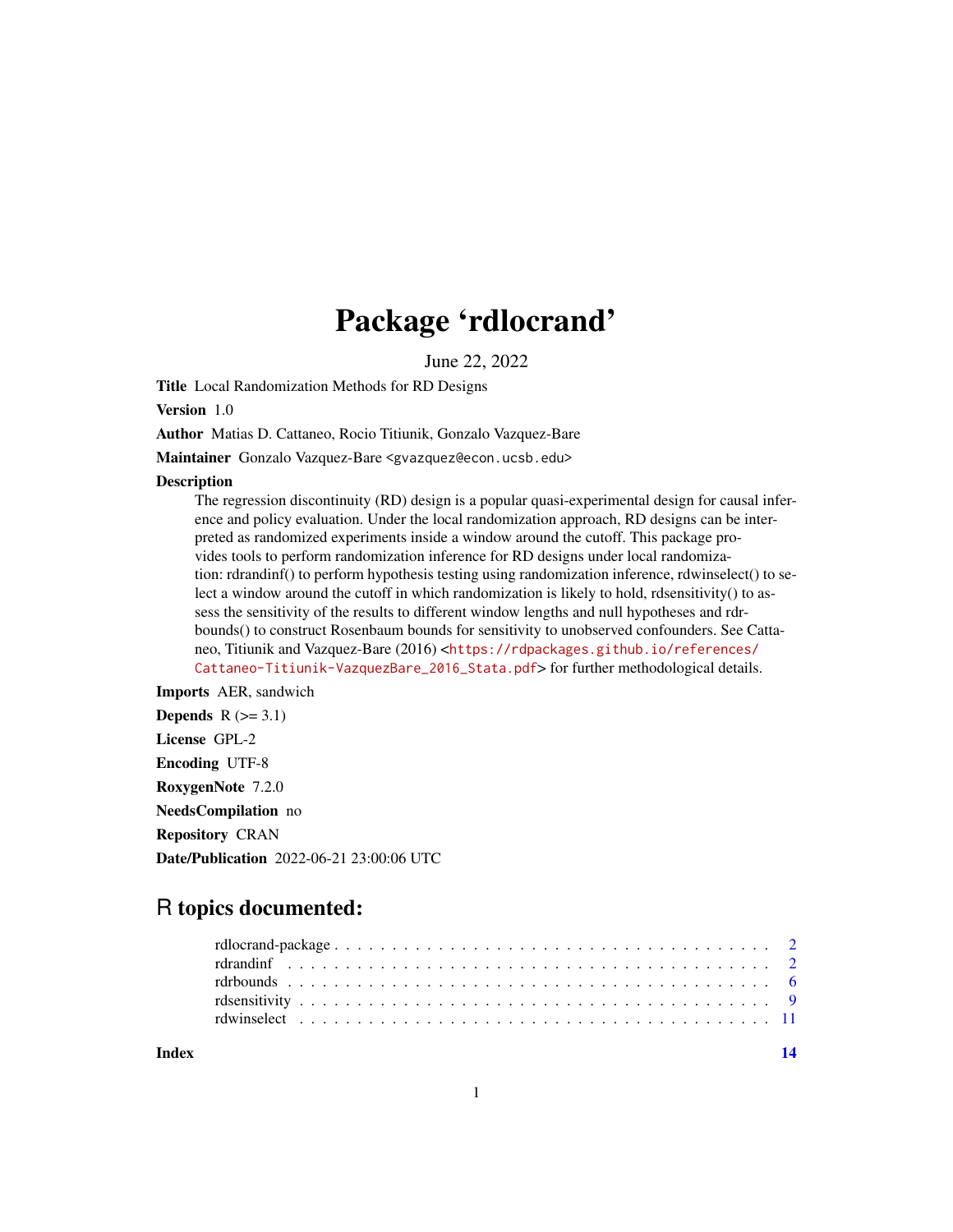<span id="page-1-0"></span>

#### Description

The regression discontinuity (RD) design is a popular quasi-experimental design for causal inference and policy evaluation. Under the local randomization approach, RD designs can be interpreted as randomized experiments inside a window around the cutoff. The rdlocrand package provides tools to analyze RD designs under local randomization: [rdrandinf](#page-1-1) to perform hypothesis testing using randomization inference, [rdwinselect](#page-10-1) to select a window around the cutoff in which randomization is likely to hold, [rdsensitivity](#page-8-1) to assess the sensitivity of the results to different window lengths and null hypotheses and [rdrbounds](#page-5-1) to construct Rosenbaum bounds for sensitivity to unobserved confounders. For more details, and related Stata and R packages useful for analysis of RD designs, visit <https://rdpackages.github.io/>.

#### Author(s)

Matias Cattaneo, Princeton University. <cattaneo@princeton.edu>

Rocio Titiunik, Princeton University. <titiunik@princeton.edu>

Gonzalo Vazquez-Bare, UC Santa Barbara. <gvazquez@econ.ucsb.edu>

#### References

Cattaneo, M.D., B. Frandsen and R. Titiunik. (2015). [Randomization Inference in the Regression](https://rdpackages.github.io/references/Cattaneo-Frandsen-Titiunik_2015_JCI.pdf) [Discontinuity Design: An Application to Party Advantages in the U.S. Senate.](https://rdpackages.github.io/references/Cattaneo-Frandsen-Titiunik_2015_JCI.pdf) *Journal of Causal Inference* 3(1): 1-24.

Cattaneo, M.D., R. Titiunik and G. Vazquez-Bare. (2016). [Inference in Regression Discontinuity](https://rdpackages.github.io/references/Cattaneo-Titiunik-VazquezBare_2016_Stata.pdf) [Designs under Local Randomization.](https://rdpackages.github.io/references/Cattaneo-Titiunik-VazquezBare_2016_Stata.pdf) *Stata Journal* 16(2): 331-367.

Cattaneo, M.D., R. Titiunik and G. Vazquez-Bare. (2017). [Comparing Inference Approaches for](https://rdpackages.github.io/references/Cattaneo-Titiunik-VazquezBare_2017_JPAM.pdf) [RD Designs: A Reexamination of the Effect of Head Start on Child Mortality.](https://rdpackages.github.io/references/Cattaneo-Titiunik-VazquezBare_2017_JPAM.pdf) *Journal of Policy Analysis and Management* 36(3): 643-681.

Rosenbaum, P. (2002). Observational Studies. Springer.

<span id="page-1-1"></span>rdrandinf *Randomization Inference for RD Designs under Local Randomization*

#### **Description**

rdrandinf implements randomization inference and related methods for RD designs, using observations in a specified or data-driven selected window around the cutoff where local randomization is assumed to hold.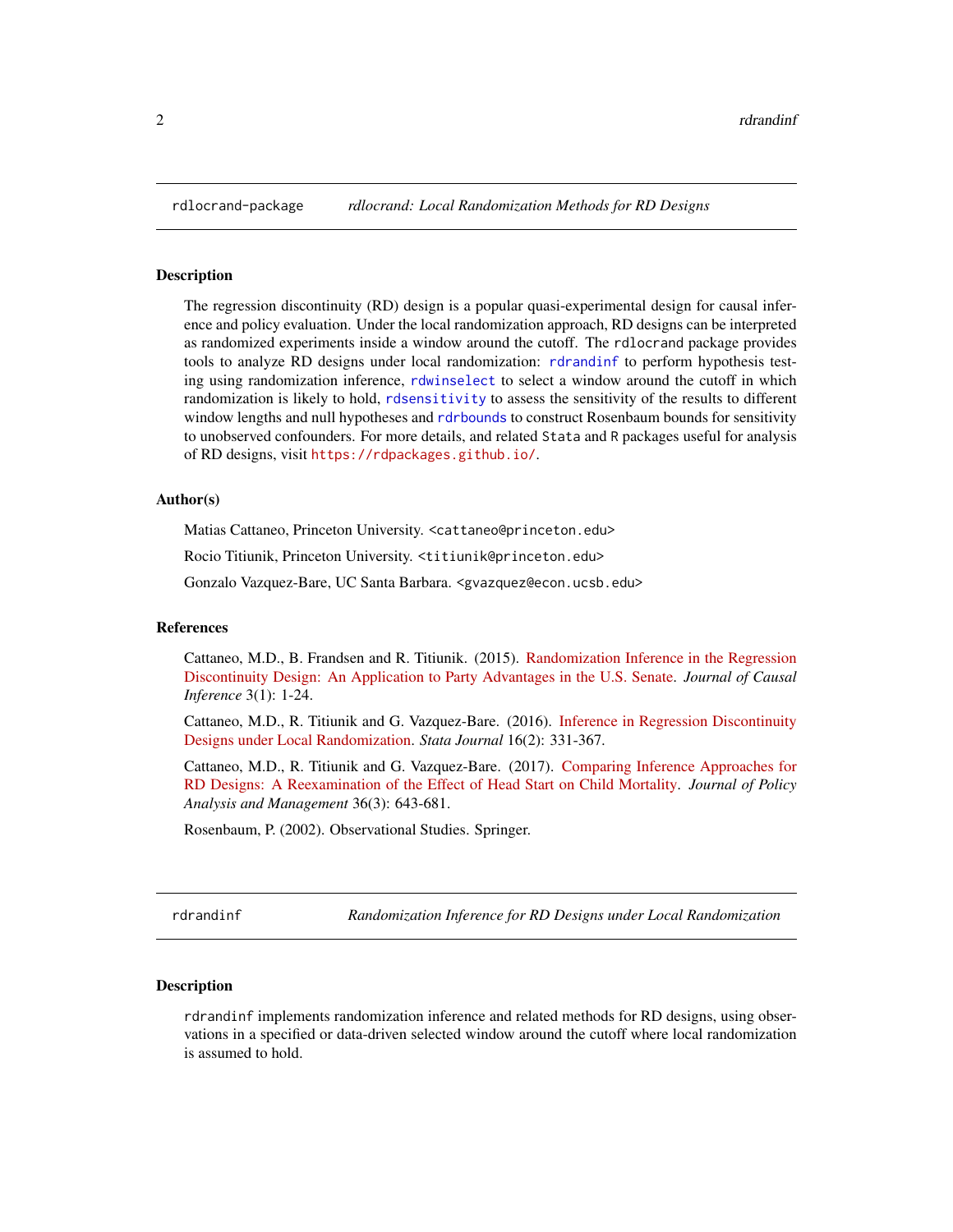#### rdrandinf 3

#### Usage

```
rdrandinf(
 Y,
 R,
 cutoff = 0,
 wl = NULL,wr = NULL,statistic = "diffmeans",
 p = 0,
 eval1 = NULL,evalr = NULL,kernel = "uniform",
  fuzzy = NULL,nulltau = 0,
  d = NULL,
 dscale = NULL,
 ci,
  interfci = NULL,
 bernoulli = NULL,
  reps = 1000,seed = 666,
  quietly = FALSE,
  covariates,
 obsmin = NULL,
 wmin = NULL,
 wobs = NULL,
 wstep = NULL,
 wasymmetric = FALSE,
 wmasspoints = FALSE,
  nwindown = 10,
  dropmissing = FALSE,
  rdwstat = "diffmeans",
  approx = FALSE,
  rdwreps = 1000,
 level = 0.15,
 plot = FALSE,
 firststage = FALSE,
 obsstep = NULL
\mathcal{L}
```

|        | a vector containing the values of the outcome variable.                                 |
|--------|-----------------------------------------------------------------------------------------|
| R      | a vector containing the values of the running variable.                                 |
| cutoff | the RD cutoff (default is $0$ ).                                                        |
| w1     | the left limit of the window. The default takes the minimum of the running<br>variable. |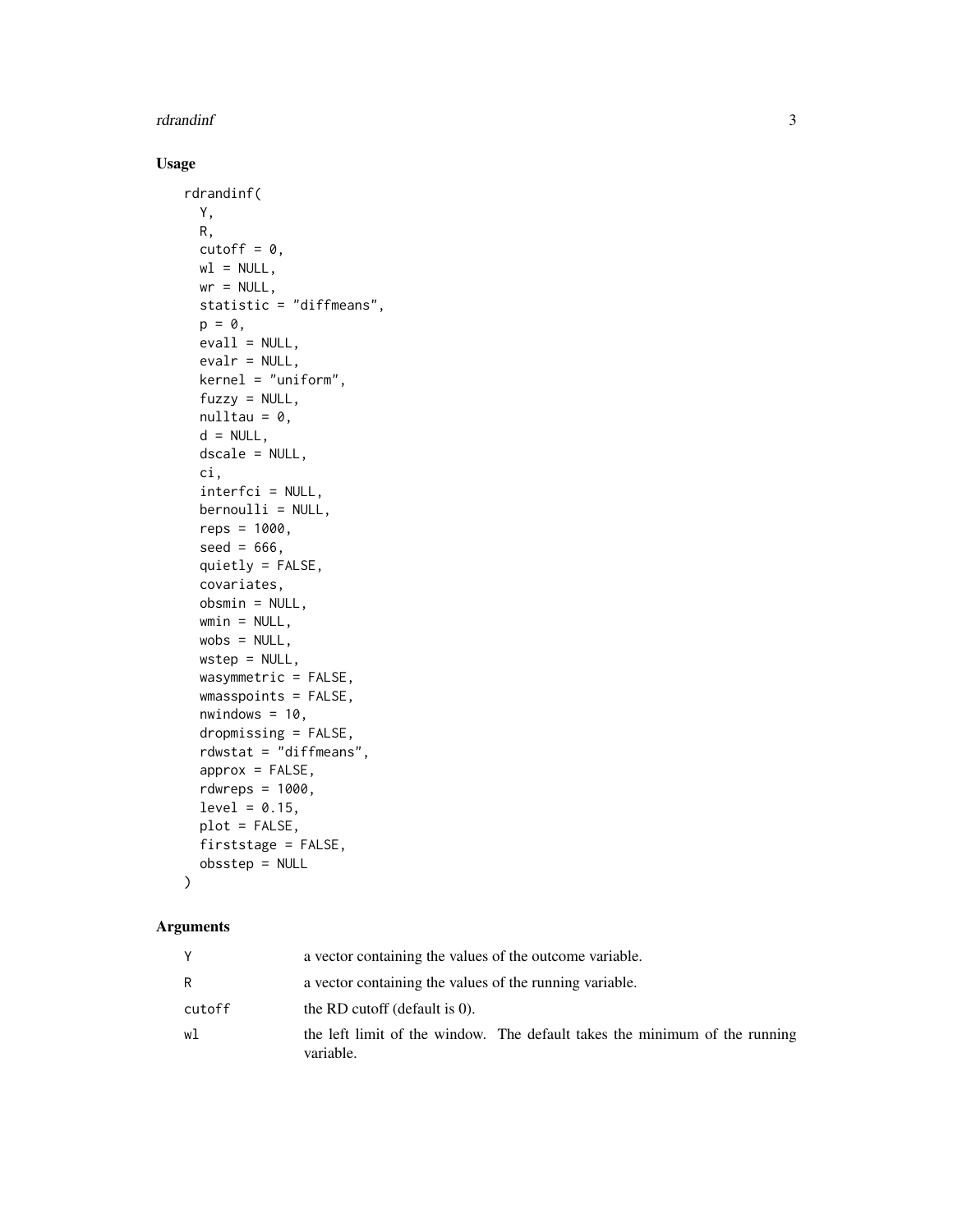| wr        | the right limit of the window. The default takes the maximum of the running<br>variable.                                                                                                                                                                                                                                                                                                                                                                                                                                                                                                                                                    |
|-----------|---------------------------------------------------------------------------------------------------------------------------------------------------------------------------------------------------------------------------------------------------------------------------------------------------------------------------------------------------------------------------------------------------------------------------------------------------------------------------------------------------------------------------------------------------------------------------------------------------------------------------------------------|
| statistic | the statistic to be used in the balance tests. Allowed options are diffmeans<br>(difference in means statistic), ksmirnov (Kolmogorov-Smirnov statistic) and<br>ranksum (Wilcoxon-Mann-Whitney standardized statistic). Default option is<br>diffmeans. The statistic ttest is equivalent to diffmeans and included for<br>backward compatibility.                                                                                                                                                                                                                                                                                          |
| p         | the order of the polynomial for outcome transformation model (default is 0).                                                                                                                                                                                                                                                                                                                                                                                                                                                                                                                                                                |
| evall     | the point at the left of the cutoff at which to evaluate the transformed outcome<br>is evaluated. Default is the cutoff value.                                                                                                                                                                                                                                                                                                                                                                                                                                                                                                              |
| evalr     | specifies the point at the right of the cutoff at which the transformed outcome is<br>evaluated. Default is the cutoff value.                                                                                                                                                                                                                                                                                                                                                                                                                                                                                                               |
| kernel    | specifies the type of kernel to use as weighting scheme. Allowed kernel types are<br>uniform (uniform kernel), triangular (triangular kernel) and epan (Epanech-<br>nikov kernel). Default is uniform.                                                                                                                                                                                                                                                                                                                                                                                                                                      |
| fuzzy     | indicates that the RD design is fuzzy. fuzzy can be specified as the variable<br>containing the values of the endogenous treatment variable, or as a vector where<br>the first element is the vector of endogenous treatment values and the second<br>element is a string containing the name of the statistic to be used. Allowed<br>statistics are itt (intention-to-treat statistic) and tsls (2SLS statistic). Default<br>statistic is ar. The tsls statistic relies on large-sample approximation.                                                                                                                                     |
| nulltau   | the value of the treatment effect under the null hypothesis (default is 0).                                                                                                                                                                                                                                                                                                                                                                                                                                                                                                                                                                 |
| d         | the effect size for asymptotic power calculation. Default is $0.5 *$ standard devi-<br>ation of outcome variable for the control group.                                                                                                                                                                                                                                                                                                                                                                                                                                                                                                     |
| dscale    | the fraction of the standard deviation of the outcome variable for the control<br>group used as alternative hypothesis for asymptotic power calculation. Default<br>is 0.5.                                                                                                                                                                                                                                                                                                                                                                                                                                                                 |
| сi        | calculates a confidence interval for the treatment effect by test inversion. ci can<br>be specified as a scalar or a vector, where the first element indicates the value<br>of alpha for the confidence interval (typically $0.05$ or $0.01$ ) and the remain-<br>ing elements, if specified, indicate the grid of treatment effects to be evaluated.<br>This option uses rdsensitivity to calculate the confidence interval. See cor-<br>responding help for details. Note: the default tlist can be narrow in some cases,<br>which may truncate the confidence interval. We recommend the user to manu-<br>ally set a large enough tlist. |
| interfci  | the level for Rosenbaum's confidence interval under arbitrary interference be-<br>tween units.                                                                                                                                                                                                                                                                                                                                                                                                                                                                                                                                              |
| bernoulli | the probabilities of treatment for each unit when assignment mechanism is a<br>Bernoulli trial. This option should be specified as a vector of length equal to the<br>length of the outcome and running variables.                                                                                                                                                                                                                                                                                                                                                                                                                          |
| reps      | the number of replications (default is 1000).                                                                                                                                                                                                                                                                                                                                                                                                                                                                                                                                                                                               |
| seed      | the seed to be used for the randomization test.                                                                                                                                                                                                                                                                                                                                                                                                                                                                                                                                                                                             |
| quietly   | suppresses the output table.                                                                                                                                                                                                                                                                                                                                                                                                                                                                                                                                                                                                                |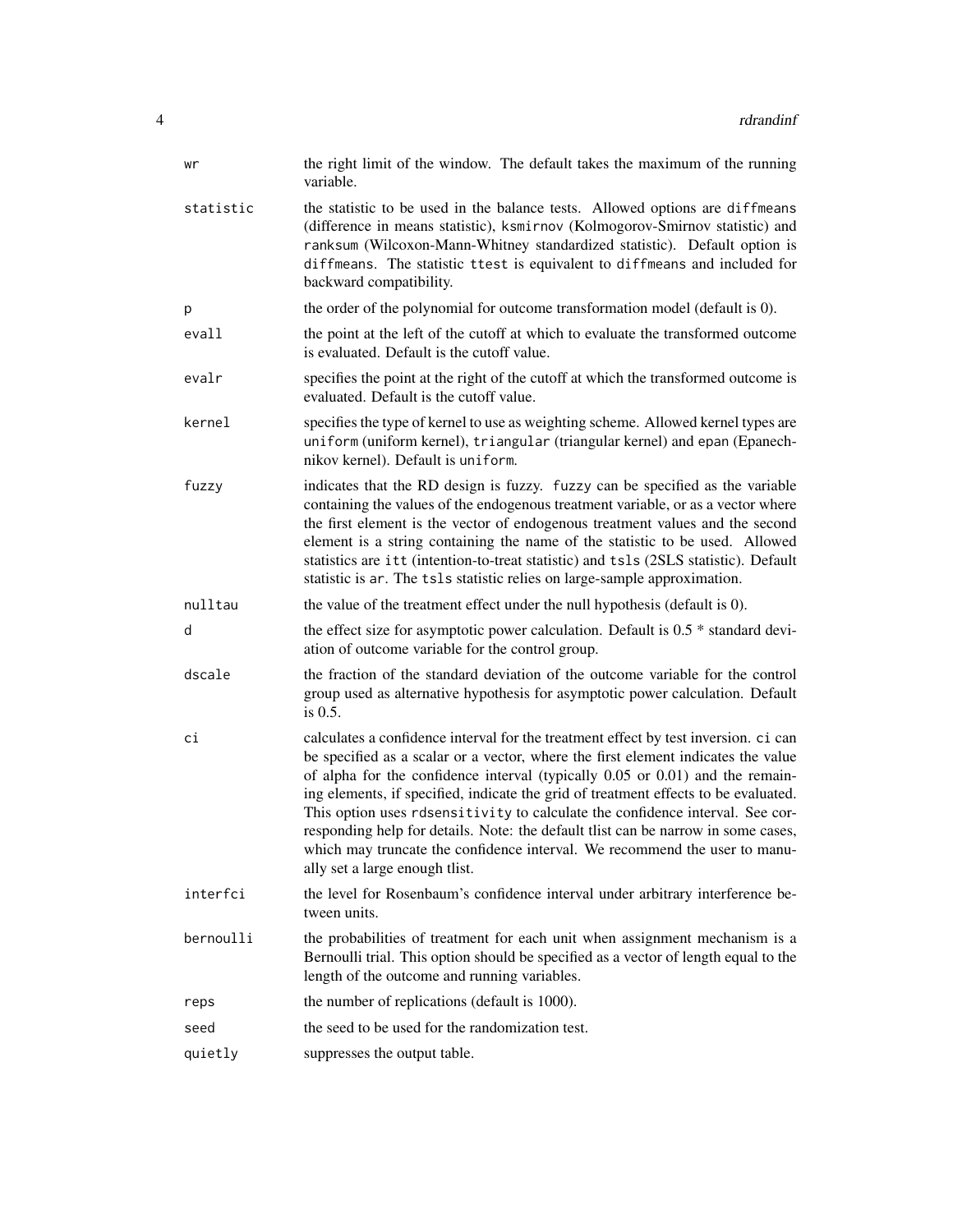#### rdrandinf 5

| covariates  | the covariates used by rdwinselect to choose the window when wl and wr are<br>not specified. This should be a matrix of size n x k where n is the total sample<br>size and k is the number of covariates.                 |
|-------------|---------------------------------------------------------------------------------------------------------------------------------------------------------------------------------------------------------------------------|
| obsmin      | the minimum number of observations above and below the cutoff in the smallest<br>window employed by the companion command rdwinselect. Default is 10.                                                                     |
| wmin        | the smallest window to be used (if minobs is not specified) by the companion<br>command rdwinselect. Specifying both wmin and obsmin returns an error.                                                                    |
| wobs        | the number of observations to be added at each side of the cutoff at each step.                                                                                                                                           |
| wstep       | the increment in window length (if obsstep is not specified) by the companion<br>command rdwinselect. Specifying both obsstep and wstep returns an error.                                                                 |
| wasymmetric | allows for asymmetric windows around the cutoff when (wobs is specified).                                                                                                                                                 |
| wmasspoints | specifies that the running variable is discrete and each masspoint should be used<br>as a window.                                                                                                                         |
| nwindows    | the number of windows to be used by the companion command rdwinselect.<br>Default is 10.                                                                                                                                  |
| dropmissing | drop rows with missing values in covariates when calculating windows.                                                                                                                                                     |
| rdwstat     | the statistic to be used by the companion command rdwinselect (see corre-<br>sponding help for options). Default option is ttest.                                                                                         |
| approx      | forces the companion command rdwinselect to conduct the covariate balance<br>tests using a large-sample approximation instead of finite-sample exact random-<br>ization inference methods.                                |
| rdwreps     | the number of replications to be used by the companion command rdwinselect.<br>Default is 1000.                                                                                                                           |
| level       | the minimum accepted value of the p-value from the covariate balance tests to<br>be used by the companion command rdwinselect. Default is .15.                                                                            |
| plot        | draws a scatter plot of the minimum p-value from the covariate balance test<br>against window length implemented by the companion command rdwinselect.                                                                    |
| firststage  | reports the results from the first step when using tsls.                                                                                                                                                                  |
| obsstep     | the minimum number of observations to be added on each side of the cutoff for<br>the sequence of fixed-increment nested windows. Default is 2. This option is<br>deprecated and only included for backward compatibility. |
|             |                                                                                                                                                                                                                           |

## Value

| sumstats   | summary statistics                                                     |
|------------|------------------------------------------------------------------------|
| obs.stat   | observed statistic( $s$ )                                              |
| p.value    | randomization $p$ -value $(s)$                                         |
| asy.pvalue | asymptotic $p$ -value $(s)$                                            |
| window     | chosen window                                                          |
| ci         | confidence interval (only if ci option is specified)                   |
| interf.ci  | confidence interval under interferecen (only if interfci is specified) |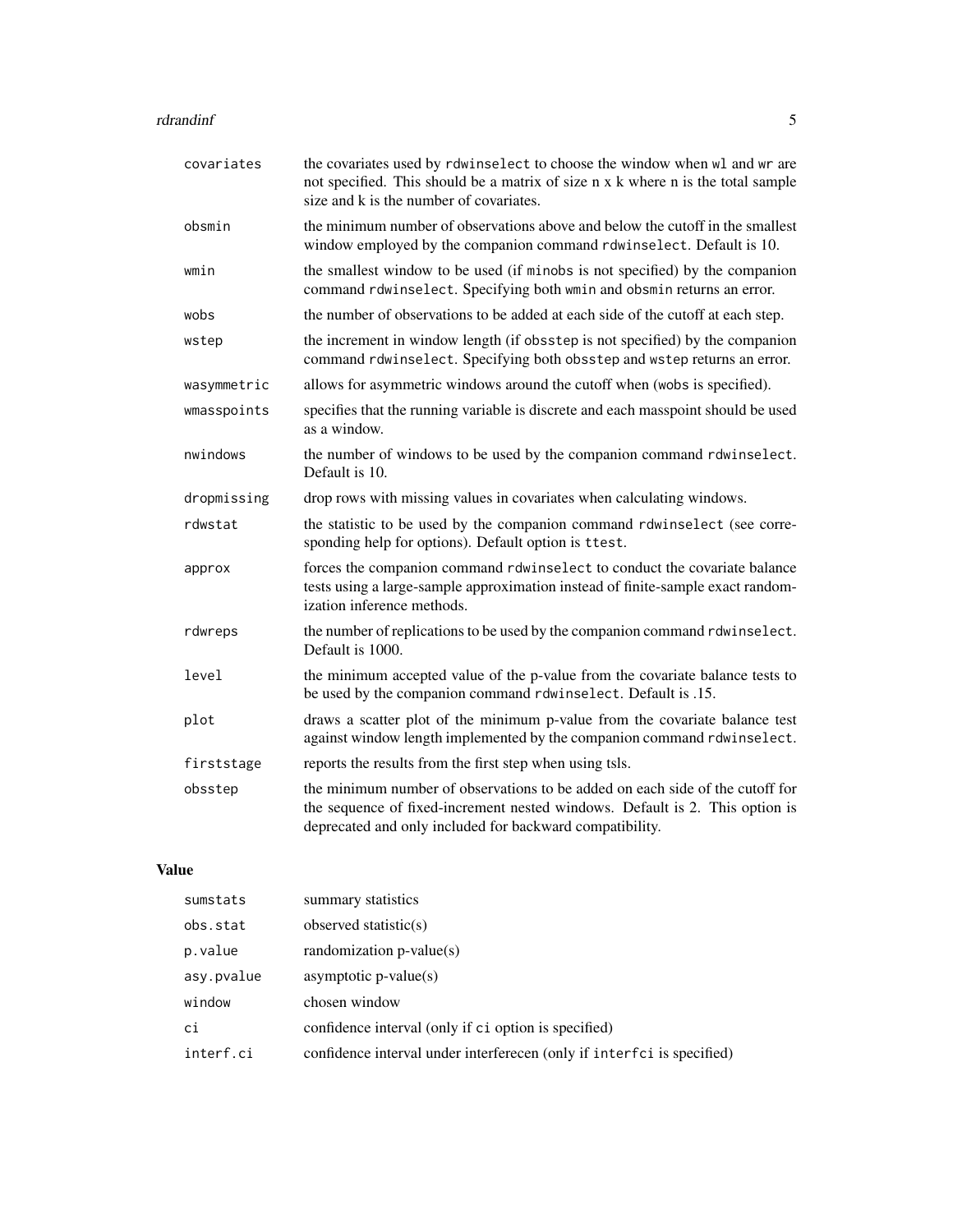#### <span id="page-5-0"></span>Author(s)

Matias Cattaneo, Princeton University. <cattaneo@princeton.edu> Rocio Titiunik, Princeton University. <titiunik@princeton.edu> Gonzalo Vazquez-Bare, UC Santa Barbara. <gvazquez@econ.ucsb.edu>

#### References

Cattaneo, M.D., R. Titiunik and G. Vazquez-Bare. (2016). [Inference in Regression Discontinuity](https://rdpackages.github.io/references/Cattaneo-Titiunik-VazquezBare_2016_Stata.pdf) [Designs under Local Randomization.](https://rdpackages.github.io/references/Cattaneo-Titiunik-VazquezBare_2016_Stata.pdf) *Stata Journal* 16(2): 331-367.

#### Examples

```
# Toy dataset
X \leftarrow \text{array}(rnorm(200), \text{dim} = c(100, 2))R \leq X[1,] + X[2,] + \text{rnorm}(100)Y \le -1 + R - .5 \times R^2 + .3 \times R^3 + (R \ge 0) + rnorm(100)# Randomization inference in window (-.75,.75)
tmp <- rdrandinf(Y,R,wl=-.75,wr=.75)
# Randomization inference in window (-.75,.75), all statistics
tmp <- rdrandinf(Y,R,wl=-.75,wr=.75,statistic='all')
# Randomization inference with window selection
# Note: low number of replications to speed up process.
# The user should increase the number of replications.
tmp <- rdrandinf(Y,R,statistic='all',covariates=X,wmin=.5,wstep=.125,rdwreps=500)
```
<span id="page-5-1"></span>rdrbounds *Rosenbaum bounds for RD designs under local randomization*

#### Description

rdrbounds calculates lower and upper bounds for the randomization p-value under different degrees of departure from a local randomized experiment, as suggested by Rosenbaum (2002).

#### Usage

```
rdrbounds(
  Y,
 R,
  cutoff = 0,
 wlist,
  gamma,
  expgamma,
  bound = "both",
  statistic = "ranksum",
```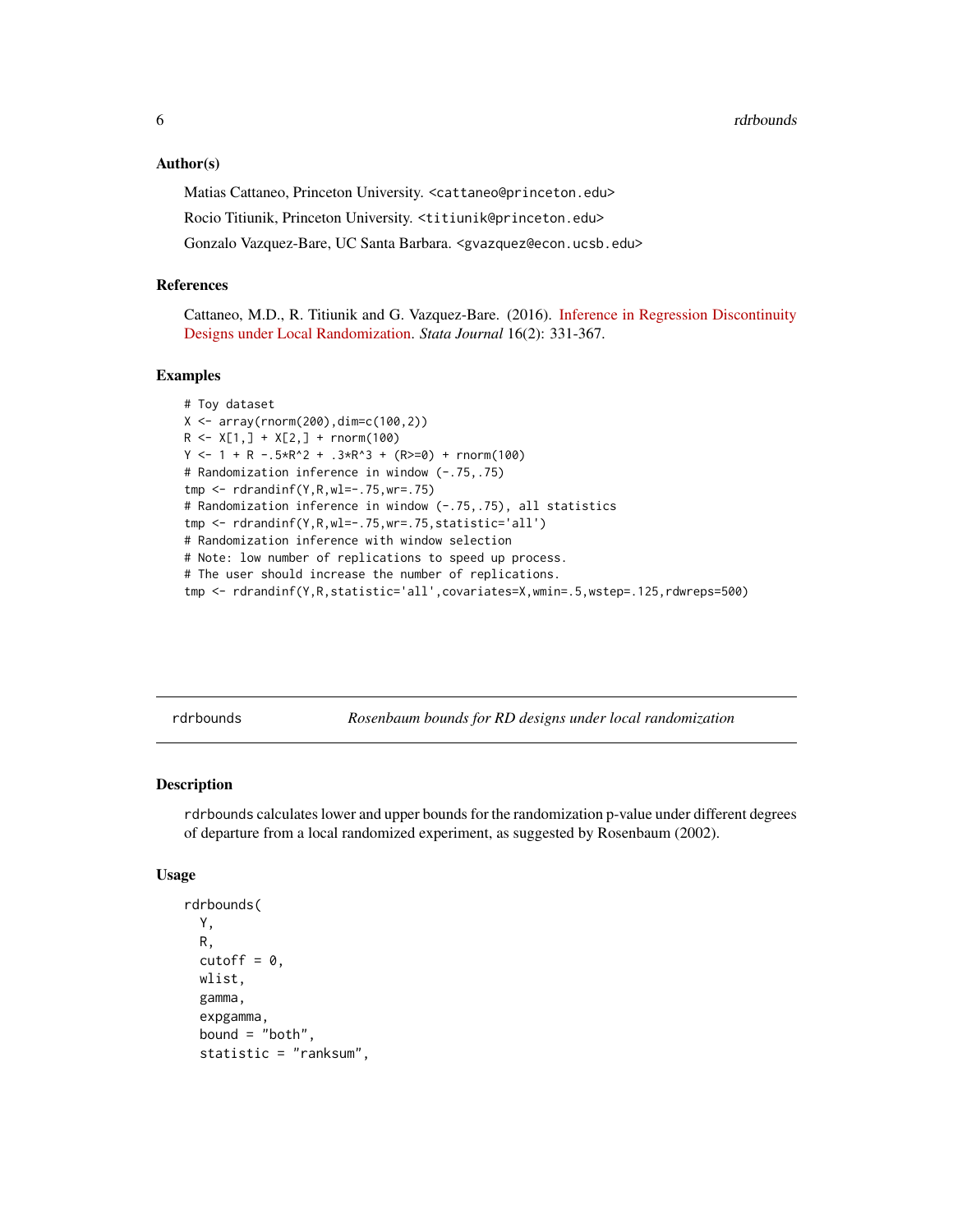## rdrbounds 7

```
p = 0,
 evalat = "cutoff",kernel = "uniform",
 fuzzy = NULL,
 nulltau = 0,
 prob,
 fmpval = FALSE,
 reps = 1000,
 seed = 666)
```

| Y         | a vector containing the values of the outcome variable.                                                                                                                                                                                                                                                                                                                                                                                                                                        |
|-----------|------------------------------------------------------------------------------------------------------------------------------------------------------------------------------------------------------------------------------------------------------------------------------------------------------------------------------------------------------------------------------------------------------------------------------------------------------------------------------------------------|
| R         | a vector containing the values of the running variable.                                                                                                                                                                                                                                                                                                                                                                                                                                        |
| cutoff    | the RD cutoff (default is 0).                                                                                                                                                                                                                                                                                                                                                                                                                                                                  |
| wlist     | the list of window lengths to be evaluated. By default the program constructs<br>10 windows around the cutoff, the first one including 10 treated and control<br>observations and adding 5 observations to each group in subsequent windows.                                                                                                                                                                                                                                                   |
| gamma     | the list of values of gamma to be evaluated.                                                                                                                                                                                                                                                                                                                                                                                                                                                   |
| expgamma  | the list of values of $exp(gamma)$ to be evaluated. Default is $c(1.5, 2, 2.5, 3)$ .                                                                                                                                                                                                                                                                                                                                                                                                           |
| bound     | specifies which bounds the command calculates. Options are upper for upper<br>bound, lower for lower bound and both for both upper and lower bounds. De-<br>fault is both.                                                                                                                                                                                                                                                                                                                     |
| statistic | the statistic to be used in the balance tests. Allowed options are diffmeans<br>(difference in means statistic), ksmirnov (Kolmogorov-Smirnov statistic) and<br>ranksum (Wilcoxon-Mann-Whitney standardized statistic). Default option is<br>diffmeans. The statistic ttest is equivalent to diffmeans and included for<br>backward compatibility.                                                                                                                                             |
| p         | the order of the polynomial for outcome adjustment model. Default is 0.                                                                                                                                                                                                                                                                                                                                                                                                                        |
| evalat    | specifies the point at which the adjusted variable is evaluated. Allowed options<br>are cutoff and means. Default is cutoff.                                                                                                                                                                                                                                                                                                                                                                   |
| kernel    | specifies the type of kernel to use as weighting scheme. Allowed kernel types are<br>uniform (uniform kernel), triangular (triangular kernel) and epan (Epanech-<br>nikov kernel). Default is uniform.                                                                                                                                                                                                                                                                                         |
| fuzzy     | indicates that the RD design is fuzzy. fuzzy can be specified as a vector contain-<br>ing the values of the endogenous treatment variable, or as a list where the first<br>element is the vector of endogenous treatment values and the second element is<br>a string containing the name of the statistic to be used. Allowed statistics are<br>ar (Anderson-Rubin statistic) and ts1s (2SLS statistic). Default statistic is ar.<br>The tsls statistic relies on large-sample approximation. |
| nulltau   | the value of the treatment effect under the null hypothesis. Default is 0.                                                                                                                                                                                                                                                                                                                                                                                                                     |
| prob      | the probabilities of treatment for each unit when assignment mechanism is a<br>Bernoulli trial. This option should be specified as a vector of length equal to the<br>length of the outcome and running variables.                                                                                                                                                                                                                                                                             |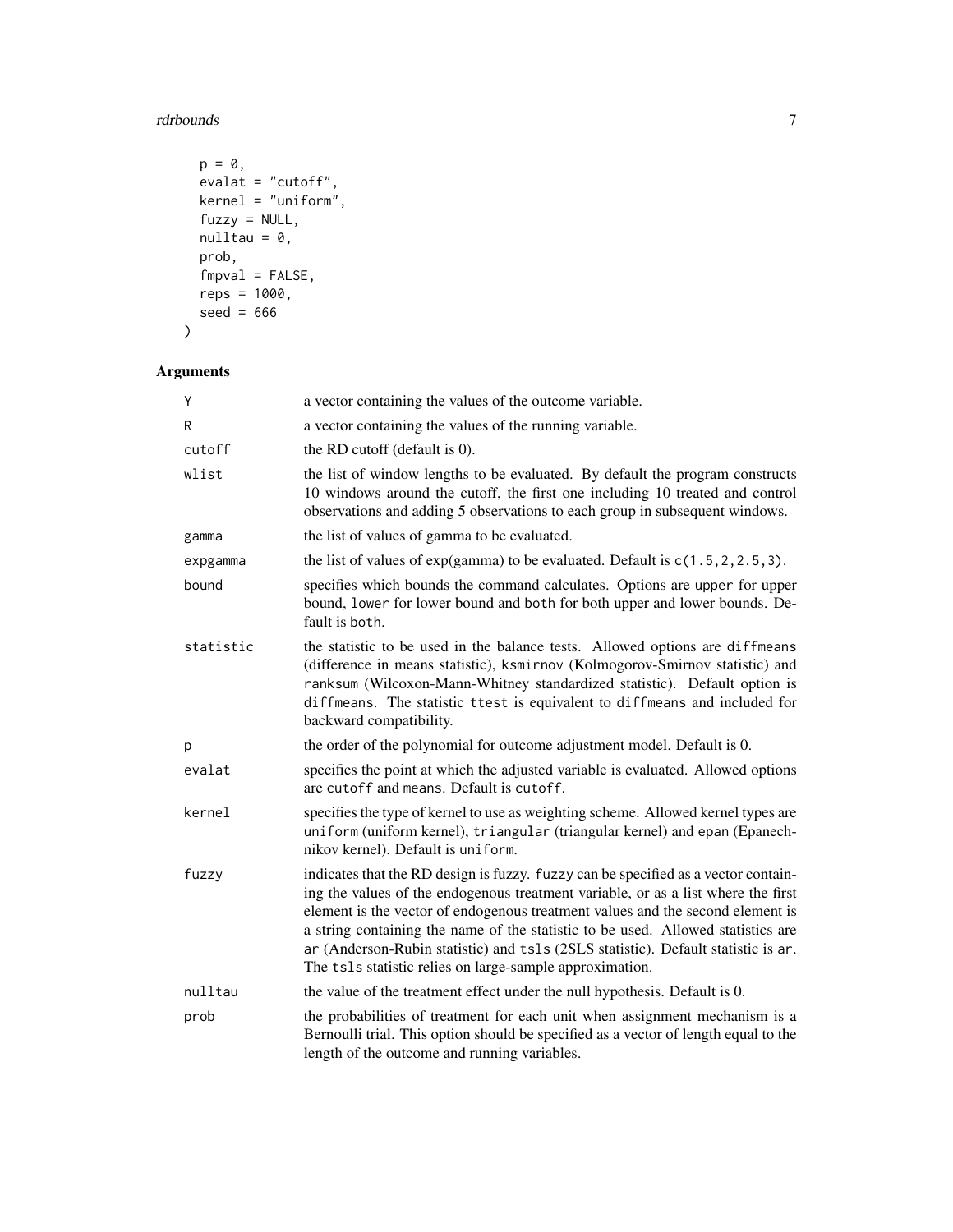8 rdrbounds and the contract of the contract of the contract of the contract of the contract of the contract of the contract of the contract of the contract of the contract of the contract of the contract of the contract o

| fmpval | reports the p-value under fixed margins randomization, in addition to the p-value<br>under Bernoulli trials. |
|--------|--------------------------------------------------------------------------------------------------------------|
| reps   | number of replications. Default is 1000.                                                                     |
| seed   | the seed to be used for the randomization tests.                                                             |

#### Value

| gamma       | list of gamma values.                                        |
|-------------|--------------------------------------------------------------|
| expgamma    | list of exp(gamma) values.                                   |
| wlist       | window grid.                                                 |
| p.values    | p-values for each window (under gamma $= 0$ ).               |
| lower.bound | list of lower bound p-values for each window and gamma pair. |
| upper.bound | list of upper bound p-values for each window and gamma pair. |

#### Author(s)

Matias Cattaneo, Princeton University. <cattaneo@princeton.edu>

Rocio Titiunik, Princeton University. <titiunik@princeton.edu>

Gonzalo Vazquez-Bare, UC Santa Barbara. <gvazquez@econ.ucsb.edu>

#### References

Cattaneo, M.D., R. Titiunik and G. Vazquez-Bare. (2016). [Inference in Regression Discontinuity](https://rdpackages.github.io/references/Cattaneo-Titiunik-VazquezBare_2016_Stata.pdf) [Designs under Local Randomization.](https://rdpackages.github.io/references/Cattaneo-Titiunik-VazquezBare_2016_Stata.pdf) *Stata Journal* 16(2): 331-367.

Rosenbaum, P. (2002). Observational Studies. Springer.

#### Examples

```
# Toy dataset
R <- runif(100,-1,1)
Y \le -1 + R - .5 \times R^2 + .3 \times R^3 + (R \ge 0) + rnorm(100)# Rosenbaum bounds
# Note: low number of replications and windows to speed up process.
# The user should increase these values.
rdrbounds(Y,R,expgamma=c(1.5,2),wlist=c(.3),reps=100)
```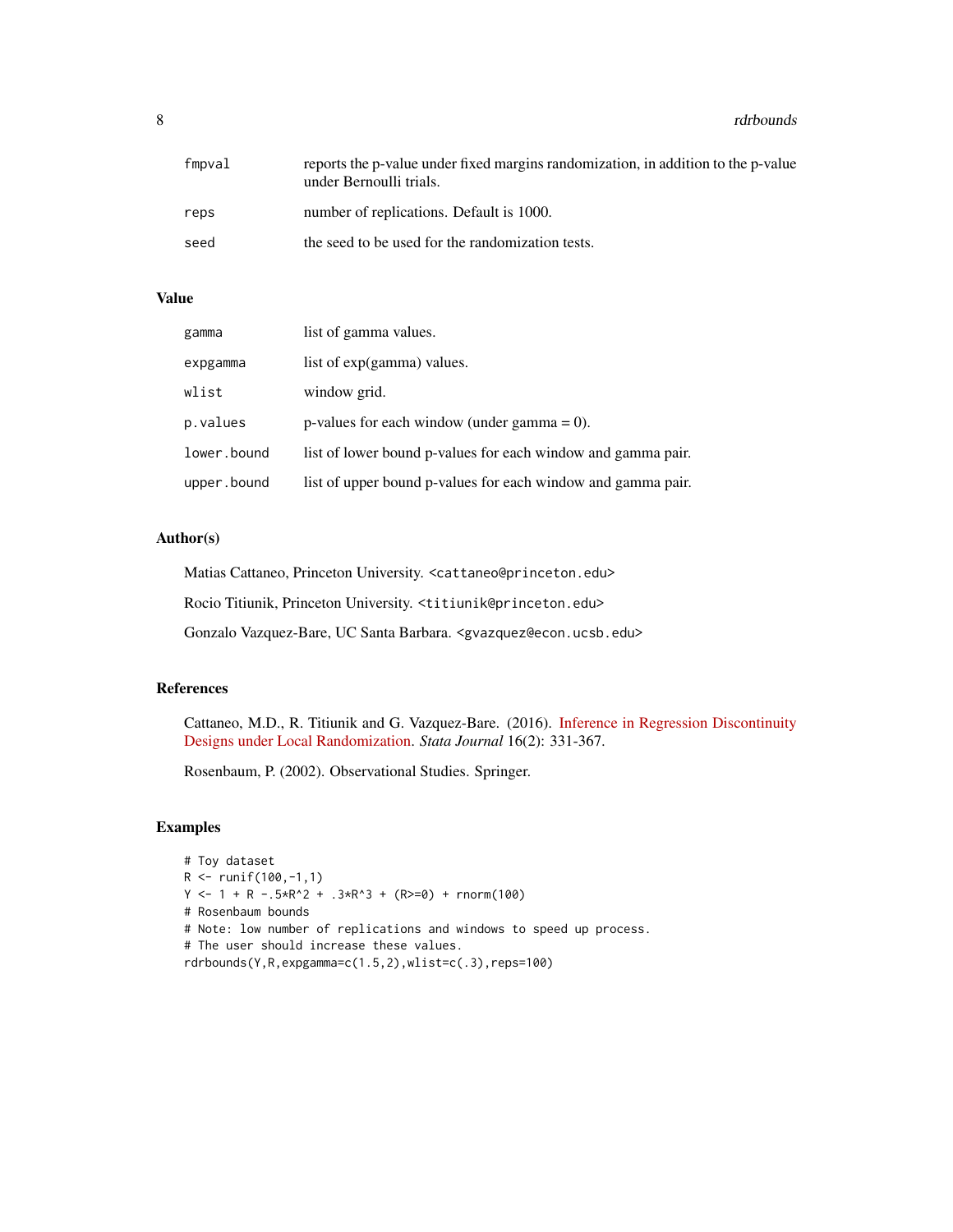<span id="page-8-1"></span><span id="page-8-0"></span>

#### Description

rdsensitivity analyze the sensitivity of randomization p-values and confidence intervals to different window lengths.

#### Usage

```
rdsensitivity(
 Y,
 R,
 cutoff = \theta,
 wlist,
 wlist_left,
 tlist,
  statistic = "diffmeans",
 p = 0,
 evalat = "cutoff",
 kernel = "uniform",
 fuzzy = NULL,
 ci = NULL,ci<sup>2</sup>lpha = 0.05,
 reps = 1000,
 seed = 666,
 nodraw = FALSE,
 quietly = FALSE
)
```

| Y          | a vector containing the values of the outcome variable.                                                                                                                                                                                               |
|------------|-------------------------------------------------------------------------------------------------------------------------------------------------------------------------------------------------------------------------------------------------------|
| R          | a vector containing the values of the running variable.                                                                                                                                                                                               |
| cutoff     | the RD cutoff (default is $0$ ).                                                                                                                                                                                                                      |
| wlist      | the list of windows to the right of the cutoff. By default the program constructs<br>10 windows around the cutoffwith 5 observations each.                                                                                                            |
| wlist left | the list of windows to the left of the cutoff. If not specified, the windows are<br>constructed symmetrically around the cutoff based on the values in wlist.                                                                                         |
| tlist      | the list of values of the treatment effect under the null to be evaluated. By default<br>the program employs ten evenly spaced points within the asymptotic confidence<br>interval for a constant treatment effect in the smallest window to be used. |
| statistic  | the statistic to be used in the balance tests. Allowed options are diffmeans<br>(difference in means statistic), ksmirnov (Kolmogorov-Smirnov statistic) and<br>ranksum (Wilcoxon-Mann-Whitney standardized statistic). Default option is             |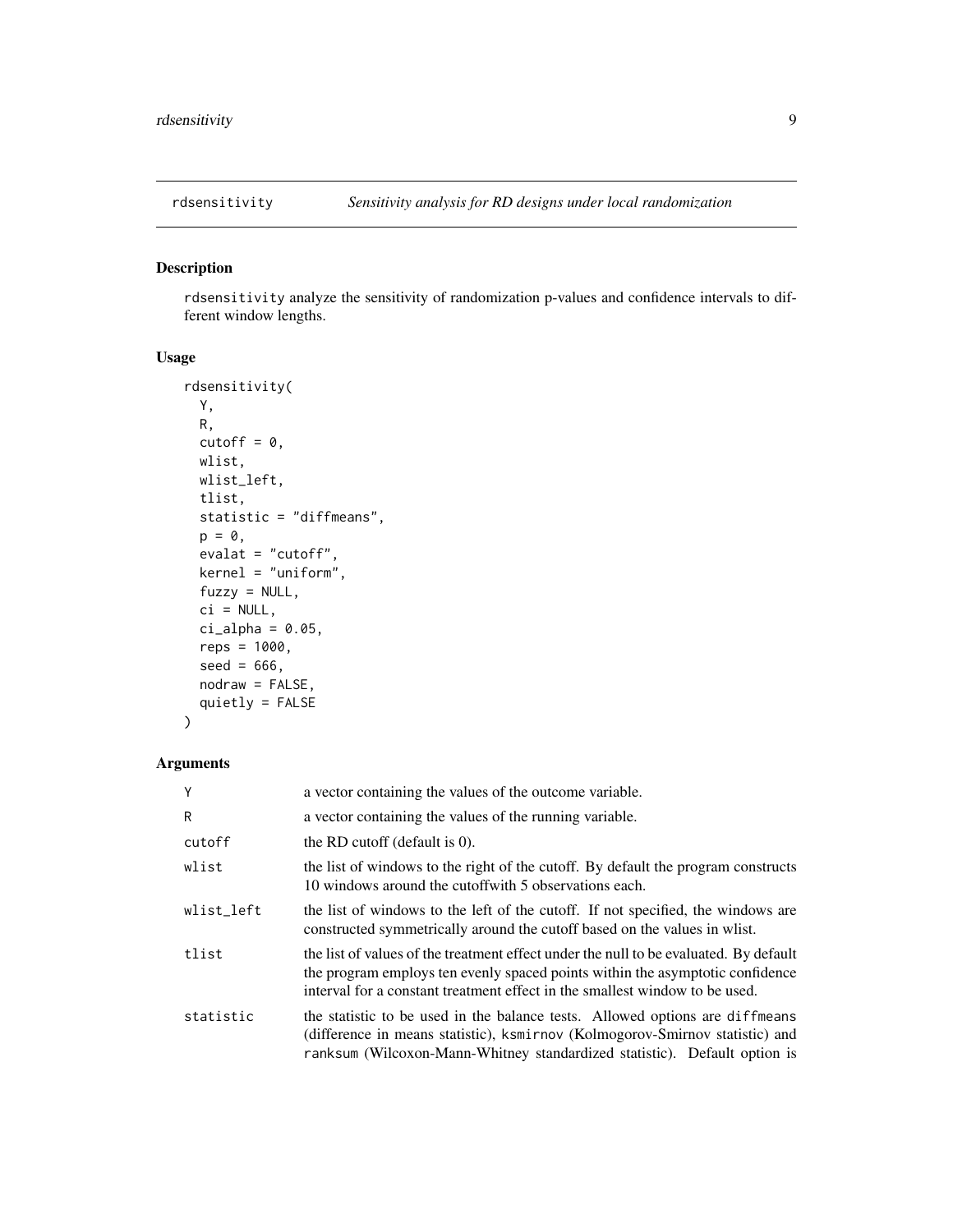|          | diffmeans. The statistic ttest is equivalent to diffmeans and included for<br>backward compatibility.                                                                                                                                                                                                                                                                                                                                                                                          |
|----------|------------------------------------------------------------------------------------------------------------------------------------------------------------------------------------------------------------------------------------------------------------------------------------------------------------------------------------------------------------------------------------------------------------------------------------------------------------------------------------------------|
| p        | the order of the polynomial for outcome adjustment model. Default is 0.                                                                                                                                                                                                                                                                                                                                                                                                                        |
| evalat   | specifies the point at which the adjusted variable is evaluated. Allowed options<br>are cutoff and means. Default is cutoff.                                                                                                                                                                                                                                                                                                                                                                   |
| kernel   | specifies the type of kernel to use as weighting scheme. Allowed kernel types are<br>uniform (uniform kernel), triangular (triangular kernel) and epan (Epanech-<br>nikov kernel). Default is uniform.                                                                                                                                                                                                                                                                                         |
| fuzzy    | indicates that the RD design is fuzzy. fuzzy can be specified as a vector contain-<br>ing the values of the endogenous treatment variable, or as a list where the first<br>element is the vector of endogenous treatment values and the second element is<br>a string containing the name of the statistic to be used. Allowed statistics are<br>ar (Anderson-Rubin statistic) and tsls (2SLS statistic). Default statistic is ar.<br>The tsls statistic relies on large-sample approximation. |
| сi       | returns the confidence interval corresponding to the indicated window length.<br>ci has to be a two-dimensional vector indicating the left and right limits of the<br>window. Default alpha is .05 (95% level CI).                                                                                                                                                                                                                                                                             |
| ci_alpha | Specifies value of alpha for the confidence interval. Default alpha is .05 (95%)<br>level CI.                                                                                                                                                                                                                                                                                                                                                                                                  |
| reps     | number of replications. Default is 1000.                                                                                                                                                                                                                                                                                                                                                                                                                                                       |
| seed     | the seed to be used for the randomization tests.                                                                                                                                                                                                                                                                                                                                                                                                                                               |
| nodraw   | suppresses contour plot.                                                                                                                                                                                                                                                                                                                                                                                                                                                                       |
| quietly  | suppresses the output table.                                                                                                                                                                                                                                                                                                                                                                                                                                                                   |
|          |                                                                                                                                                                                                                                                                                                                                                                                                                                                                                                |

#### Value

| tlist   | treatment effects grid                                                       |
|---------|------------------------------------------------------------------------------|
| wlist   | window grid                                                                  |
| results | table with corresponding p-values for each window and treatment effect pair. |
| сi      | confidence interval (if ci is specified).                                    |

#### Author(s)

Matias Cattaneo, Princeton University. <cattaneo@princeton.edu> Rocio Titiunik, Princeton University. <titiunik@princeton.edu> Gonzalo Vazquez-Bare, UC Santa Barbara. <gvazquez@econ.ucsb.edu>

#### References

Cattaneo, M.D., R. Titiunik and G. Vazquez-Bare. (2016). [Inference in Regression Discontinuity](https://rdpackages.github.io/references/Cattaneo-Titiunik-VazquezBare_2016_Stata.pdf) [Designs under Local Randomization.](https://rdpackages.github.io/references/Cattaneo-Titiunik-VazquezBare_2016_Stata.pdf) *Stata Journal* 16(2): 331-367.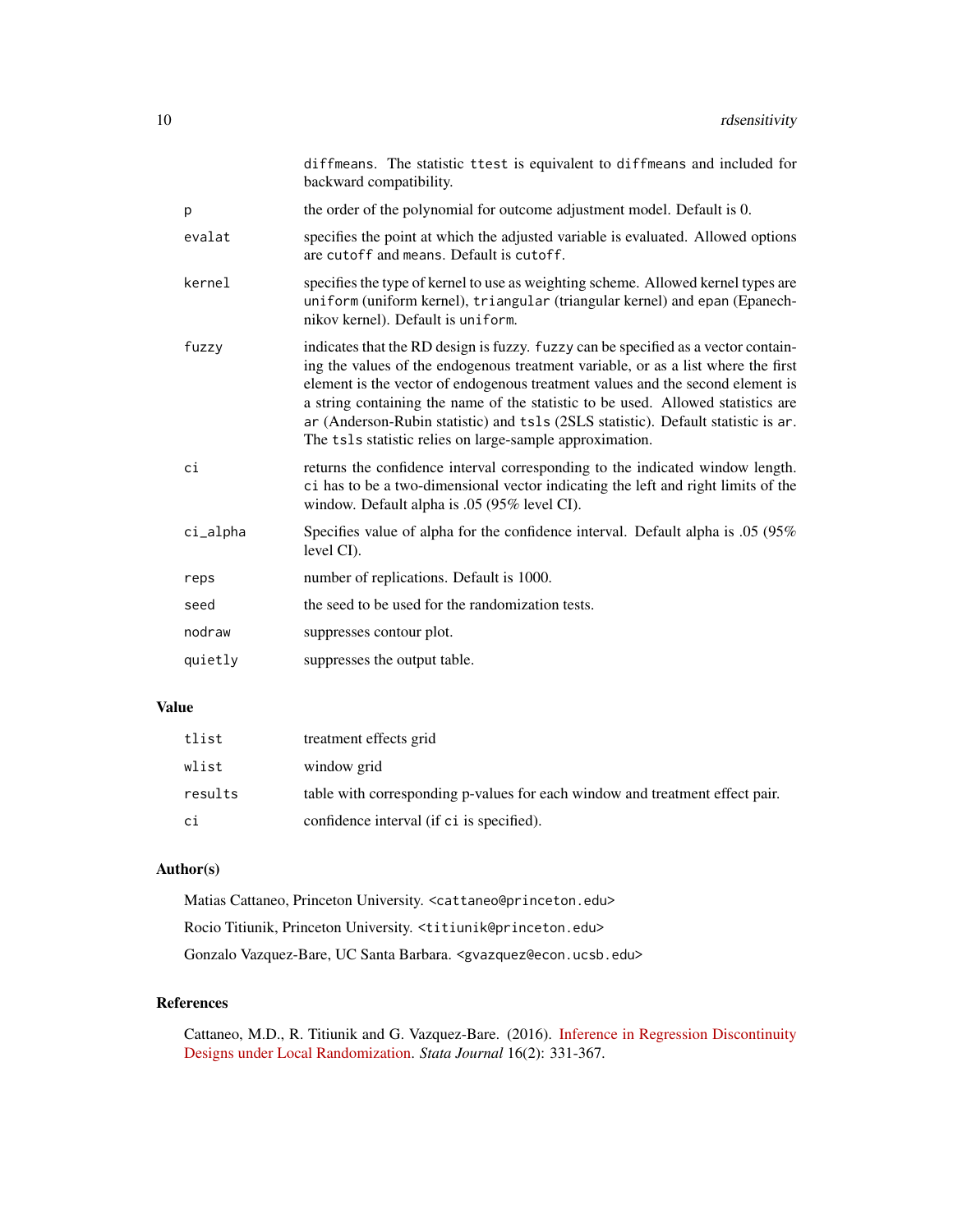#### <span id="page-10-0"></span>rdwinselect 11

#### Examples

```
# Toy dataset
R <- runif(100,-1,1)
Y \le -1 + R - .5 \times R^2 + .3 \times R^3 + (R \ge 0) + \text{norm}(100)# Sensitivity analysis
# Note: low number of replications to speed up process.
# The user should increase the number of replications.
tmp \leq rdsensitivity(Y,R,wlist=seq(.75,2,by=.25),tlist=seq(0,5,by=1),reps=500)
```
<span id="page-10-1"></span>

rdwinselect *Window selection for RD designs under local randomization*

#### Description

rdwinselect implements the window-selection procedure based on balance tests for RD designs under local randomization. Specifically, it constructs a sequence of nested windows around the RD cutoff and reports binomial tests for the running variable runvar and covariate balance tests for covariates covariates (if specified). The recommended window is the largest window around the cutoff such that the minimum p-value of the balance test is larger than a prespecified level for all nested (smaller) windows. By default, the p-values are calculated using randomization inference methods.

#### Usage

```
rdwinselect(
 R,
 X,
 cutoff = \theta,
 obsmin = NULL,
 wmin = NULL,wobs = NULL,
 wstep = NULL,
 wasymmetric = FALSE,
 wmasspoints = FALSE,
  dropmissing = FALSE,
  nwindown = 10,
  statistic = "diffmeans",
 p = 0,
  evalat = "cutoff",
  kernel = "uniform",
  approx = FALSE,
  level = 0.15,
  reps = 1000,seed = 666,
  plot = FALSE,
```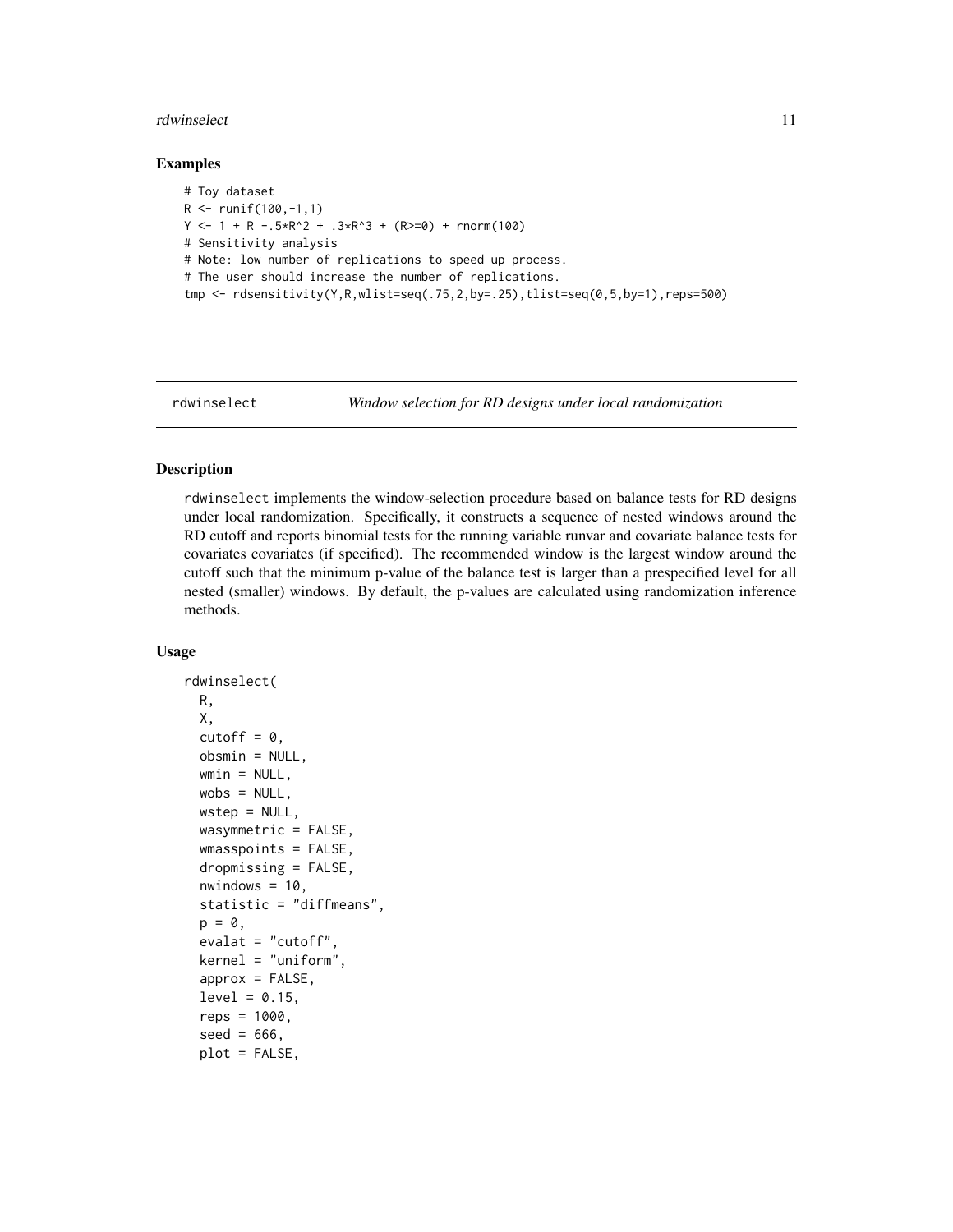```
quietly = FALSE,
   obsstep = NULL
\lambda
```

| R           | a vector containing the values of the running variable.                                                                                                                                                                                                                                                                                                                                             |
|-------------|-----------------------------------------------------------------------------------------------------------------------------------------------------------------------------------------------------------------------------------------------------------------------------------------------------------------------------------------------------------------------------------------------------|
| X           | the matrix of covariates to be used in the balancing tests. The matrix is optional<br>but the recommended window is only provided when at least one covariate is<br>specified. This should be a matrix of size n x k where n is the total sample size<br>and \$k\$ is the number of covariates.                                                                                                     |
| cutoff      | the RD cutoff (default is 0).                                                                                                                                                                                                                                                                                                                                                                       |
| obsmin      | the minimum number of observations above and below the cutoff in the smallest<br>window. Default is 10.                                                                                                                                                                                                                                                                                             |
| wmin        | the smallest window to be used.                                                                                                                                                                                                                                                                                                                                                                     |
| wobs        | the number of observations to be added at each side of the cutoff at each step.<br>Default is 5.                                                                                                                                                                                                                                                                                                    |
| wstep       | the increment in window length.                                                                                                                                                                                                                                                                                                                                                                     |
| wasymmetric | allows for asymmetric windows around the cutoff when (wobs is specified).                                                                                                                                                                                                                                                                                                                           |
| wmasspoints | specifies that the running variable is discrete and each masspoint should be used<br>as a window.                                                                                                                                                                                                                                                                                                   |
| dropmissing | drop rows with missing values in covariates when calculating windows.                                                                                                                                                                                                                                                                                                                               |
| nwindows    | the number of windows to be used. Default is 10.                                                                                                                                                                                                                                                                                                                                                    |
| statistic   | the statistic to be used in the balance tests. Allowed options are diffmeans (dif-<br>ference in means statistic), ksmirnov (Kolmogorov-Smirnov statistic), ranksum<br>(Wilcoxon-Mann-Whitney standardized statistic) and hotelling (Hotelling's<br>T-squared statistic). Default option is diffmeans. The statistic ttest is equiv-<br>alent to diffmeans and included for backward compatibility. |
| р           | the order of the polynomial for outcome adjustment model (for covariates). De-<br>fault is 0.                                                                                                                                                                                                                                                                                                       |
| evalat      | specifies the point at which the adjusted variable is evaluated. Allowed options<br>are cutoff and means. Default is cutoff.                                                                                                                                                                                                                                                                        |
| kernel      | specifies the type of kernel to use as weighting scheme. Allowed kernel types are<br>uniform (uniform kernel), triangular (triangular kernel) and epan (Epanech-<br>nikov kernel). Default is uniform.                                                                                                                                                                                              |
| approx      | forces the command to conduct the covariate balance tests using a large-sample<br>approximation instead of finite-sample exact randomization inference methods.                                                                                                                                                                                                                                     |
| level       | the minimum accepted value of the p-value from the covariate balance tests.<br>Default is .15.                                                                                                                                                                                                                                                                                                      |
| reps        | number of replications. Default is 1000.                                                                                                                                                                                                                                                                                                                                                            |
| seed        | the seed to be used for the randomization tests.                                                                                                                                                                                                                                                                                                                                                    |
| plot        | draws a scatter plot of the minimum p-value from the covariate balance test<br>against window length.                                                                                                                                                                                                                                                                                               |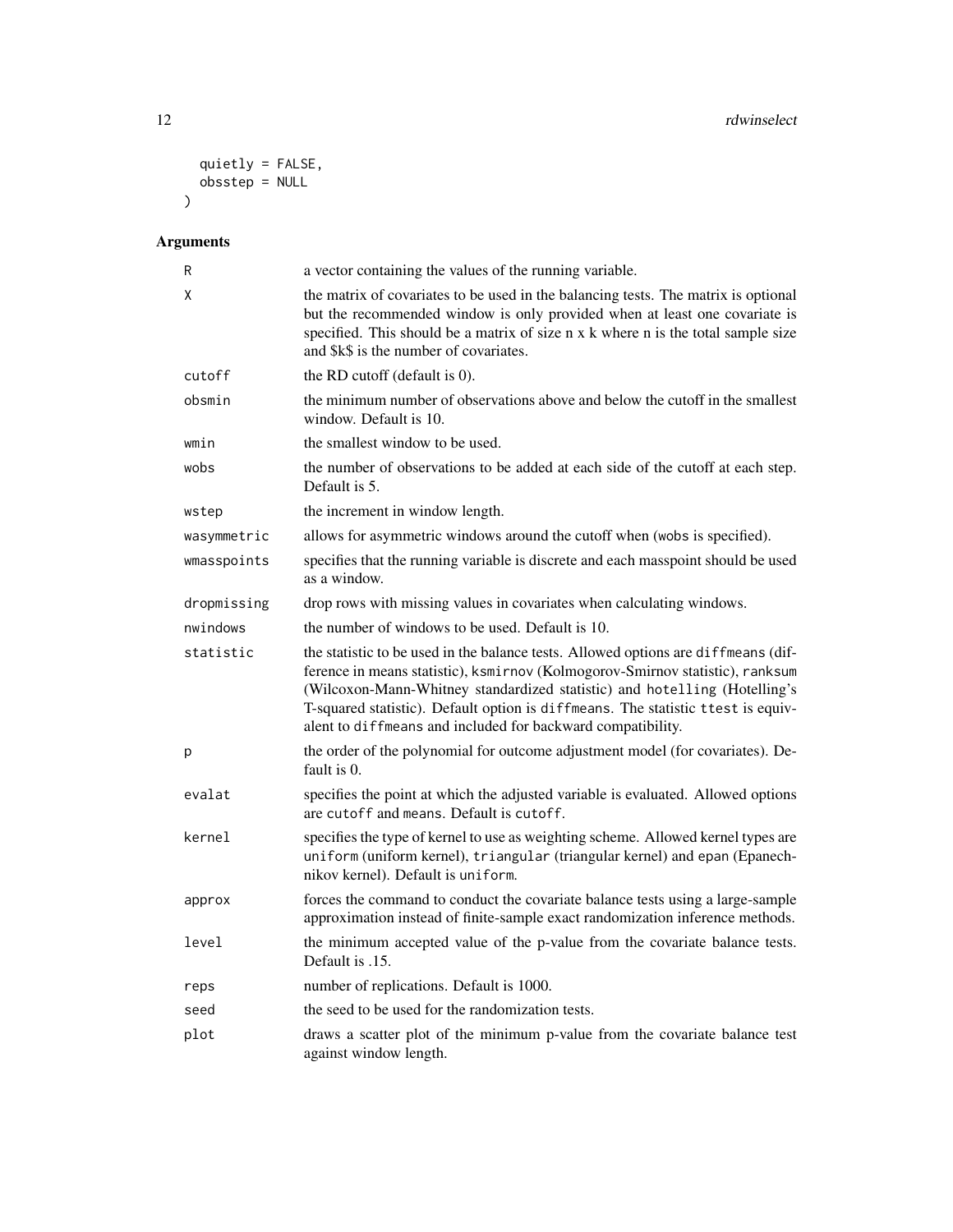#### rdwinselect 13

| quietly | suppress output                                                                                                                                                                                             |
|---------|-------------------------------------------------------------------------------------------------------------------------------------------------------------------------------------------------------------|
| obsstep | the minimum number of observations to be added on each side of the cutoff for<br>the sequence of fixed-increment nested windows. This option is deprecated and<br>only included for backward compatibility. |

#### Value

| window  | recommended window (NA is covariates are not specified)                                                                                                                                                                                                            |
|---------|--------------------------------------------------------------------------------------------------------------------------------------------------------------------------------------------------------------------------------------------------------------------|
| wlist   | list of window lengths                                                                                                                                                                                                                                             |
| results | table including window lengths, minimum p-value in each window, correspond-<br>ing number of the variable with minimum p-value (i.e. column of covariate<br>matrix), Binomial test p-value and sample sizes to the left and right of the cutoff<br>in each window. |
| summary | summary statistics.                                                                                                                                                                                                                                                |

#### Author(s)

Matias Cattaneo, Princeton University. <cattaneo@princeton.edu> Rocio Titiunik, Princeton University. <titiunik@princeton.edu> Gonzalo Vazquez-Bare, UC Santa Barbara. <gvazquez@econ.ucsb.edu>

#### References

Cattaneo, M.D., R. Titiunik and G. Vazquez-Bare. (2016). [Inference in Regression Discontinuity](https://rdpackages.github.io/references/Cattaneo-Titiunik-VazquezBare_2016_Stata.pdf) [Designs under Local Randomization.](https://rdpackages.github.io/references/Cattaneo-Titiunik-VazquezBare_2016_Stata.pdf) *Stata Journal* 16(2): 331-367.

#### Examples

```
# Toy dataset
X \leftarrow \text{array}(rnorm(200), \text{dim} = c(100, 2))R \leq X[1,] + X[2,] + \text{rnorm}(100)# Window selection adding 5 observations at each step
# Note: low number of replications to speed up process.
tmp <- rdwinselect(R,X,obsmin=10,wobs=5,reps=500)
# Window selection setting initial window and step
# The user should increase the number of replications.
tmp <- rdwinselect(R,X,wmin=.5,wstep=.125,reps=500)
# Window selection with approximate (large sample) inference and p-value plot
tmp <- rdwinselect(R,X,wmin=.5,wstep=.125,approx=TRUE,nwin=80,quietly=TRUE,plot=TRUE)
```